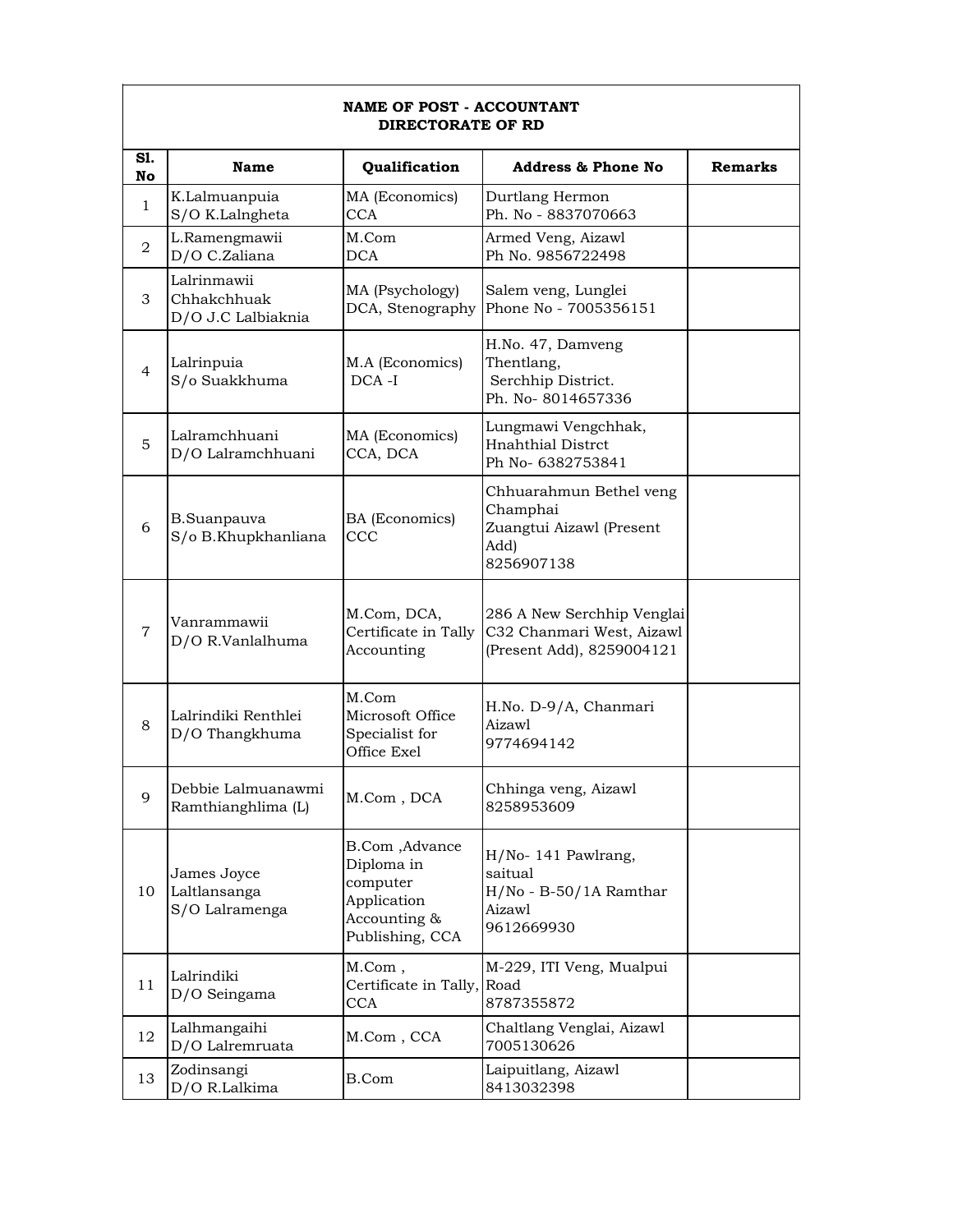| 14 | Michelle Lalhlimpuii<br>D/O Lalengliana    | M.Com, DCA,                                  | B-16 Sikulpuikawn,<br>Mission veng<br>9742766441                                                  |                                                                                                                                                            |
|----|--------------------------------------------|----------------------------------------------|---------------------------------------------------------------------------------------------------|------------------------------------------------------------------------------------------------------------------------------------------------------------|
| 15 | PC Lalremruata<br>S/O Lalfamkima           | BA (Eco), DCA                                | A-61, Ramhlun S Aizawl<br>7005613088                                                              |                                                                                                                                                            |
| 16 | R.Vanlalremruati<br>D/O R.Vanlaldika       | M.Com, CCC                                   | Zotlang Lunglei<br>7085362291                                                                     |                                                                                                                                                            |
| 17 | Zirkima Bawitlung<br>S/O B.Lalthangliana   | MA (Economics),<br>ccc                       | H/No. 61 Mualveng,<br>Bualpui (NG) Lawngtlai<br>D-11 Tuikual N Aizawl (Pre.<br>Add)<br>8131988170 | District<br>Accounts<br>Manager<br>(RCH)<br>CMO Office<br>Lawngtlai                                                                                        |
| 18 | Lalnunsanga Tlau<br>S/O T.Saikunga         | B.Com, DCA                                   | B/61 Mac Donald Hill<br>Zarkawt<br>9774154788                                                     |                                                                                                                                                            |
| 19 | Monica Lallawmzuali<br>D/O Ramngaihzuala   | BBA in FM, CCA                               | ITI Maulpui Aizawl<br>9007272529                                                                  |                                                                                                                                                            |
| 20 | Lalrinsanga<br>S/O K.Vanlalhmuaka          | <b>B.A</b> (Economics)<br><b>CCA</b>         | Thingdawl Venglai<br>8431955480                                                                   |                                                                                                                                                            |
| 21 | Sammy Lalremsanga                          | MBA, Excellent<br>knowledge of Ms-<br>office | Dinthar Veng, Serchhip<br>9856206128                                                              | 1) Data<br>interpretation and<br>financial analysis<br>of loan statement<br>(MRB) for 6<br>weeks<br>2) Study of<br>bamboo<br>entrepreneur<br>within Aizawl |
| 22 | Lalruatsaka Renthlei<br>s/o R. Lalhlimpuia | M.Com, DCA,<br>Tally                         | Zemabawk 9862831351                                                                               |                                                                                                                                                            |
| 23 | Vanlalpara<br>s/o V.Pukhuma (L)            | B.Com, DCA                                   | Champhai vengsang<br>Ramhlun S (Pre<br>Add)8794287602                                             |                                                                                                                                                            |
| 24 | CR Lalremruati<br>D/o C.Lallungmuana       | MA (Eco), DCA                                | TSC 036 Filed veng<br>Zemabawk North<br>8787416331                                                |                                                                                                                                                            |
| 25 | F.Lalmuanpuii<br>D/o F.Zahnuna (L)         | B.Com                                        | Chhingaveng Aizawl<br>9862362192                                                                  |                                                                                                                                                            |
| 26 | Mariah Zonunchami<br>D/o Zothankhuma       | MBA, CCA                                     | 68 (14) Assembly Staff<br>Quarters Aizawl<br>8974229296                                           | Working as<br>Cashier (JS<br>Security)                                                                                                                     |
| 27 | David Lalnunpuia<br>S/o Biakthanga         | MA (Eco), CCA                                | Bethlehem Veng, Aizawl<br>H/N K-121-A 9863681311                                                  | Accountant<br>(ICPS)                                                                                                                                       |
| 28 | Lalhriatpuii<br>D/o Thanhlira              | MA (Eco), DCa                                | Venghlui Aizawl<br>8415851743                                                                     |                                                                                                                                                            |
| 29 | JH Laltlanhlui<br>D/o JH Sangkhuma         | MA (Eco)                                     | Chaltlang Ruam veng<br>Aizawl 8787302651                                                          |                                                                                                                                                            |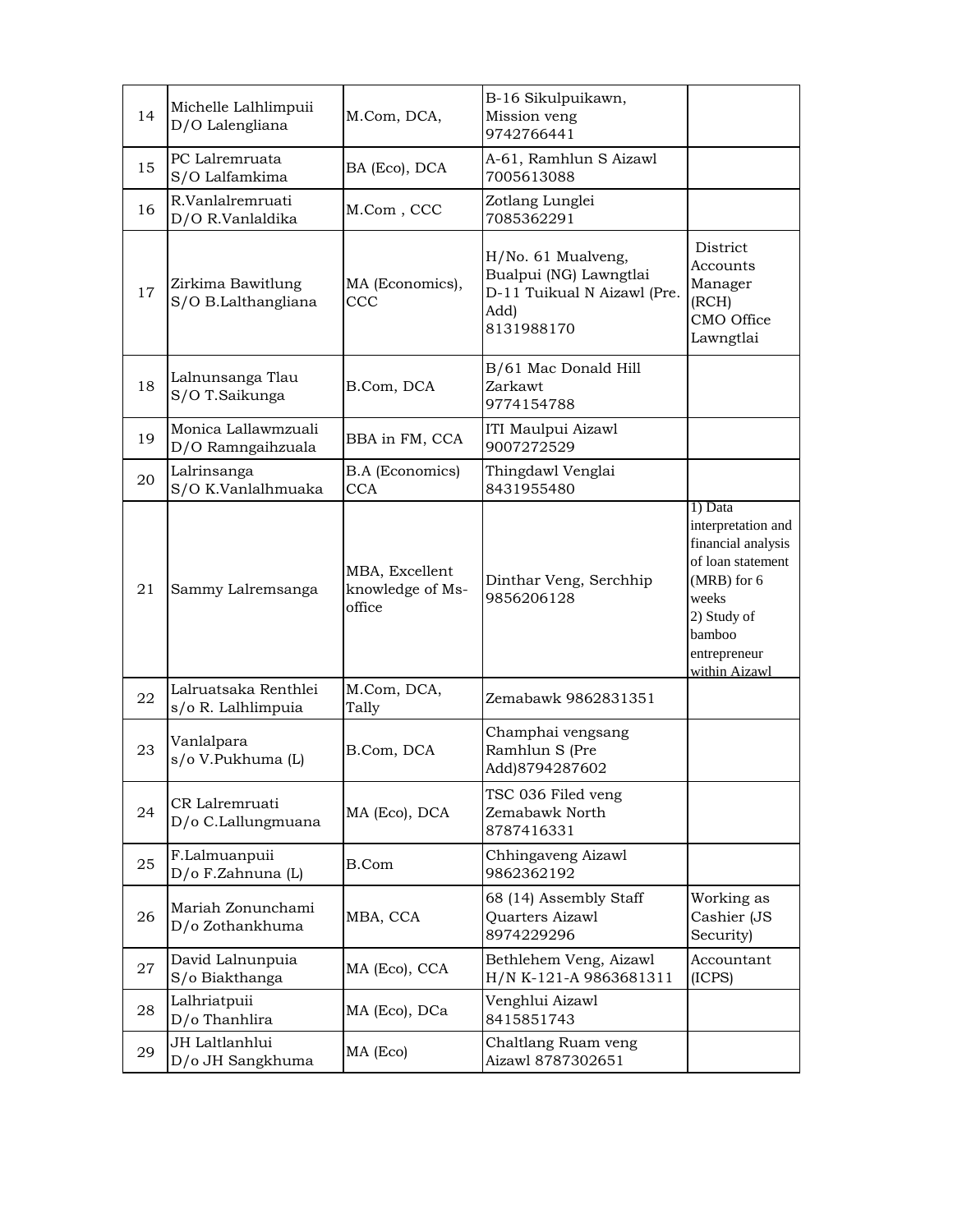| 30 | J.Vanlalsawma<br>S/o J Tialkunga            | M.B.A, DCA                                            | Lawngtlai Vengpui<br>9612075241                              | Teacher, BDM,<br>Accountant |
|----|---------------------------------------------|-------------------------------------------------------|--------------------------------------------------------------|-----------------------------|
| 31 | Lalruatfeli<br>S/o K Lalrintluanga          | BA(Eco), CCA                                          | Tuikual North 8794766123                                     |                             |
| 32 | Zothansanga<br>s/o F Daniela                | Intermediate                                          | B.A (Eco), CCC, CA T-53 Tuikhuahtlang, Aizawl<br>84203569922 | 2 yrs 6 months              |
| 33 | Vanlalhruaitluanga<br>S/o Chawngnghinglova  | B.Com, DCA                                            | N5/36 Bawngkawn Aizawl<br>9774377236                         |                             |
| 34 | Sammy Lalremsanga                           | B.Com, CCA                                            | Khatla East Aizawl<br>8415005409                             |                             |
| 35 | Lalruatfela Sailo<br>S/o Lalluaia Sailo     | MA (Eco), CCA                                         | Mamit 8837410368                                             |                             |
| 36 | Lalmuanpuii<br>D/o Laldawngkima             | B.Com                                                 | P&E Veng Serchhip<br>6009078550                              |                             |
| 37 | S.Zamthansanga<br>S/o S.Paukhanlal          | B.Com, DCA                                            | Mimbung 7005835845                                           |                             |
| 38 | Isak Lalrinnunga<br>S/o H Lalrokima         | BA(Eco), DCA                                          | Hualngohmun 7005776041                                       |                             |
| 39 | C.Lalhruaipuia<br>S/o C Lalthanzuala (L)    | MA, DCA                                               | Bethlhem Veng Aizawl<br>9856404392                           |                             |
| 40 | R.Lalmawizuali<br>D/o R Lalmakthanga        | M.Com, CCC                                            | P&E Veng Serchhip<br>9785404881                              |                             |
| 41 | H.Vanlalsiami<br>D/o H Lalbiakthanga        | M.Com, DCA                                            | Zotlang Lunglei<br>8974606726                                |                             |
| 42 | Lalthianghlima<br>s/o Lalchhuanawm          | MA, CCC                                               | Vengthar Kolasib<br>9366942939                               |                             |
| 43 | Melvyn Lalvenpuia<br>S/o RMS Dawngliana (L) | MA (Eco), DCA                                         | ITI Veng Aizawl<br>9774778429                                |                             |
| 44 | Gideon Lalfakzuala<br>S/o Lalfakzuala       | BBA, Tally<br>Certificate,<br>Computer<br>Certificate | Dinthar Aizawl 9731827902                                    | Experience<br>Certificate   |
| 45 | K.Lalremruata<br>S/o K Hmingthanzuala       | M.Com                                                 | Chaltlang Lily<br>Veng7630070074                             |                             |
| 46 | Belinda Lalnunsangi<br>D/o F Lalchhuanawma  | BBA, CCA                                              | Govt Complex Aizawl<br>9612210269                            |                             |
| 47 | Lalhmunsiama<br>S/o Thuamkhuma              | BA (Eco), DCA                                         | Keifang saitual 9774122635                                   |                             |
| 48 | C.Lalrinpuii<br>D/o C Lianthanvunga         | B.Com, CCA                                            | S Khawbung Champhai<br>708514749                             |                             |
| 49 | F.Lalhnehzova<br>S/o F Lalngaihawma         | B.Com, Financial<br>Accounting with<br>Tally, CCA     | Venglai Chhawrtui<br>8014172817                              |                             |
| 50 | R.Lalthansanga<br>S/o R Lalmuanpuia         | BA (Eco), DCA                                         | M-180 Muallungthu<br>8787836202                              |                             |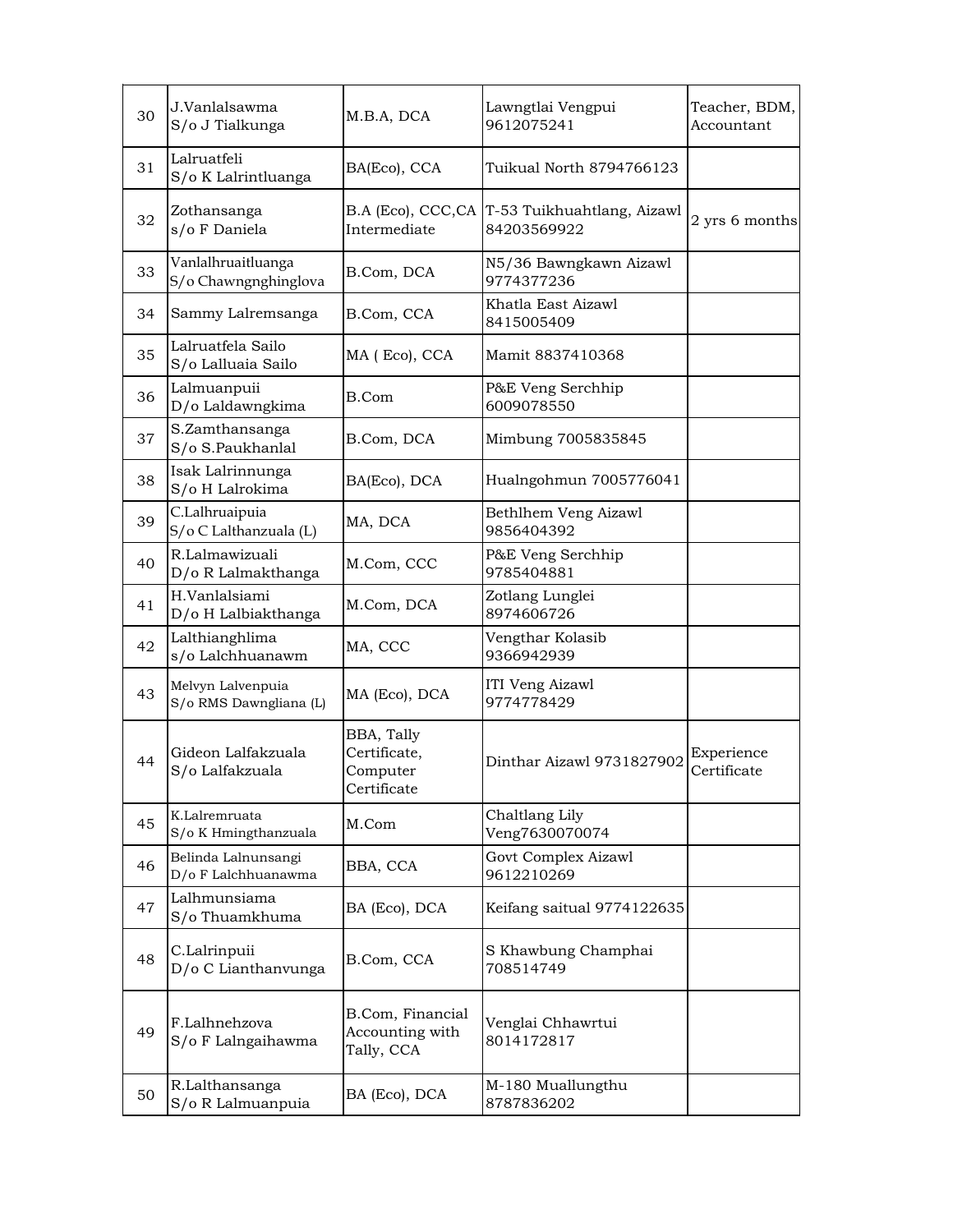| 51 | H.Lalthazuala<br>S/o H Lalremliana              | M.Com, DCA      | Kawlkulh 8787501536                 |                                 |
|----|-------------------------------------------------|-----------------|-------------------------------------|---------------------------------|
| 52 | Vincent Lalchhuanawma<br>S/o Zoramsanga (L)     | M.Com, CCA      | Dinthar II Aizawl<br>7005836023     | Accountant<br>(NTEP)            |
| 53 | Biakthangpuii<br>D/o Zahmingthanga              | BA (Eco), DCA   | Zawra Veng Farkawn<br>7630079110    |                                 |
| 54 | Vanlalchhuanawma Sailo<br>S/o Lalpuiliana sailo | B.Com, DCA      | Zemabawk 8258064616                 |                                 |
| 55 | Vanlalawmpuia<br>S/o Lalthenlova                | M.Com, DCA      | Ramhlun Sports Aizawl<br>9863087150 | 5 yrs<br>Accountant<br>(NEREFS) |
| 56 | Lalhmangaihzuala<br>s/o HS Zoramliana           | MA (Eco), DCA   | IB Veng Champhai<br>857588449       |                                 |
| 57 | Melody Lalrinnungi<br>D/o Hunlawmawmi           | MA (Eco), CCA   | Venglai Kolasib<br>8132817323       |                                 |
| 58 | Lalhmingthaa<br>S/o Manthuama                   | M.Sc (Bio), CCA | Dinthar aizawl 8974168967           |                                 |

|                | <b>NAME OF POST - ACCOUNTANT</b><br><b>NAME OF DISTRICT -SERCHHIP</b> |                                                   |                                                                            |                                                                                                                                                              |  |
|----------------|-----------------------------------------------------------------------|---------------------------------------------------|----------------------------------------------------------------------------|--------------------------------------------------------------------------------------------------------------------------------------------------------------|--|
| S1.<br>No      | Name                                                                  | Qualification                                     | <b>Address &amp; Phone No</b>                                              | <b>Remarks</b>                                                                                                                                               |  |
| $\mathbf{1}$   | Lalrinpuia<br>s/o Suakkuma                                            | M.A (Economics)<br>$DCA -I$                       | H.No. 47, Damveng<br>Thentlang,<br>Serchhip District.<br>Ph. No-8014657336 |                                                                                                                                                              |  |
| $\overline{a}$ | Vanrammawii<br>D/O R.Vanlalhuma                                       | M.Com, DCA,<br>Certificate in Tally<br>Accounting | 286A, New Serchhip Venglai<br>Serchhip<br>8259004121                       |                                                                                                                                                              |  |
| 3              | Sammy Lalremsanga                                                     | MBA, Excellent<br>knowledge of Ms-<br>office      | Dinthar Veng, Serchhip<br>9856206128                                       | 1) Data<br>interpretation and<br>financial analysis<br>of loan statement<br>$(MRB)$ for 6<br>weeks<br>2) Study of<br>bamboo<br>entrepreneur<br>within Aizawl |  |
| $\overline{4}$ | Vanlalchhuanawma Sailo<br>S/o Lalpuiliana sailo                       | B.Com, DCA                                        | SZ/B-7 Zemabawk North<br>8258064616                                        |                                                                                                                                                              |  |
| 5              | R.Lalmawizuali<br>D/o R Lalmakthanga                                  | M.Com, CCC                                        | P&E Veng Serchhip<br>9785404881                                            |                                                                                                                                                              |  |
| 6              | Lalthianghlimi<br>D/o HD Zadingliana                                  | B.Com, DCA                                        | Kawnveng, Chhiahtlang<br>9862484471                                        |                                                                                                                                                              |  |

| NAME OF POST - ACCOUNTANT<br>NAME OF DISTRICT - KOLASIB |      |                      |                              |         |  |
|---------------------------------------------------------|------|----------------------|------------------------------|---------|--|
| S1.<br>No                                               | Name | <b>Oualification</b> | <b>Address</b><br>& Phone No | Remarks |  |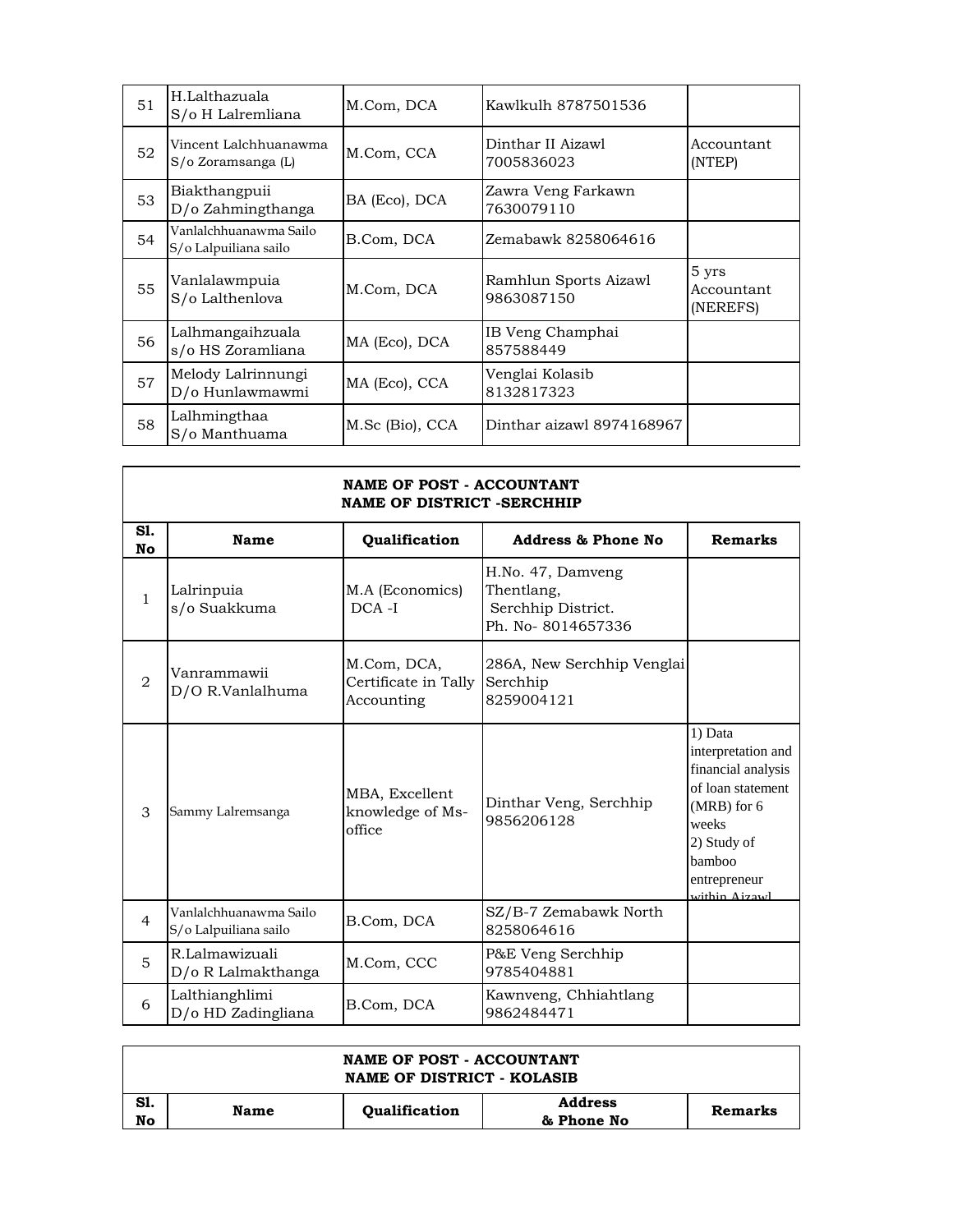| $\mathbf{1}$   | Vanicia Lalruatsanga<br>S/O Lalparmawia             | <b>B.A</b> (Economics)<br><b>CCA</b> | Hmarveng, Kolasib<br>Ph No - 7641934673                |                           |
|----------------|-----------------------------------------------------|--------------------------------------|--------------------------------------------------------|---------------------------|
| $\overline{2}$ | Lalremruata<br>S/O Engthangvunga Ralte<br>(L)       | MBA (Integrated)<br>ccc              | Venglai Bazar bul, Kanan<br>Veng Kolasib<br>8837272548 |                           |
| 3              | Lalrinsanga<br>S/O K.Vanlalhmuaka                   | <b>B.A</b> (Economics)<br><b>CCA</b> | Thingdawl Venglai<br>8431955480                        |                           |
| $\overline{4}$ | Lalchhanchhuahi<br>D/O Lalvensanga Varte            | <b>B.A</b> (Economics)<br><b>CCA</b> | College Veng, Kolasib<br>7005420182                    |                           |
| 5              | Esther Lallawmzuali<br>D/O Lalthanmawia<br>Colney   | MBA, DCA                             | Zemabawk east Industry<br>9774423340                   |                           |
| 6              | HD Obeda<br>S/o Lalhriati                           | BA (Eco), DCA                        | Diakkawn Kolasib<br>8416078416                         |                           |
| $\overline{7}$ | TBC Lalrinzuala<br>S/o TBC Lalrinmawia              | B.Com, Dipl in IT<br>(Computer)      | Venglai Kolasib<br>9862358254                          | Training at<br>SIRD, NIRD |
| 8              | Lalthianghlima<br>s/o Lalchhuanawm                  | MA, CCC                              | Vengthar Kolasib<br>9366942939                         |                           |
| 9              | Deepak<br>S/o Chhabi Lal Jaishi                     | BA (Eco), CCA                        | Kolasib Banglakawn<br>9131934121                       |                           |
| 10             | Judith Remlalnghaki<br>Hnamte<br>D/o H Lalchhanhima | M.com, DCA,<br>CCC, tally            | College Veng Kolasib<br>9862502147                     |                           |
| 11             | Melody Lalrinnungi<br>D/o Hunlawmawmi               | MA (Eco), CCA                        | Venglai Kolasib<br>8132817323                          |                           |

|                             | <b>NAME OF POST - ACCOUNTANT</b><br><b>NAME OF DISTRICT - CHAMPHAI</b> |                              |                                                                        |                           |  |
|-----------------------------|------------------------------------------------------------------------|------------------------------|------------------------------------------------------------------------|---------------------------|--|
| S1.<br>No                   | Name                                                                   | Qualification                | <b>Address</b><br>& Phone No                                           | <b>Remarks</b>            |  |
| 1                           | <b>B.Suanpauva</b><br>S/o B.Khupkhanliana                              | BA (Economics)<br>ccc        | Bethel veng Champhai<br>Zuangtui Aizawl (Present<br>Add)<br>8256907138 |                           |  |
| $\mathcal{D}_{\mathcal{L}}$ | B.Lalthlengliana<br>S/o B.Lawmawma                                     | B.Com                        | Ruantlang Champhai<br>9862689709                                       | Watershed<br>Works (IWMP) |  |
| 3                           | Ngurlianmawii<br>d/o C.Zaaihsanga                                      | B.Com, DCA                   | Ruantlang Champhai<br>9862689709                                       |                           |  |
| $\overline{4}$              | K.Lalrinsanga<br>S/o K.Lalhmingliana                                   | MBA, CCA                     | K-70, Champhai Tlangsam<br>8014482136                                  |                           |  |
| 5                           | Vanlalhruaitluanga<br>S/o Chawngnghinglova                             | B.Com, DCA                   | N5/36 Bawngkawn Aizawl<br>9774377236                                   |                           |  |
| 6                           | Biakthanpuii<br>D/o Zahmingthanga                                      | BA (Economics)<br><b>DCA</b> | Zawra Veng Farkawn<br>7630079110                                       |                           |  |
| 7                           | Lalhmangaihzuala<br>S/o HS Zoramliana                                  | MA (Eco), DCA                | IB Veng Champhai<br>857588449                                          |                           |  |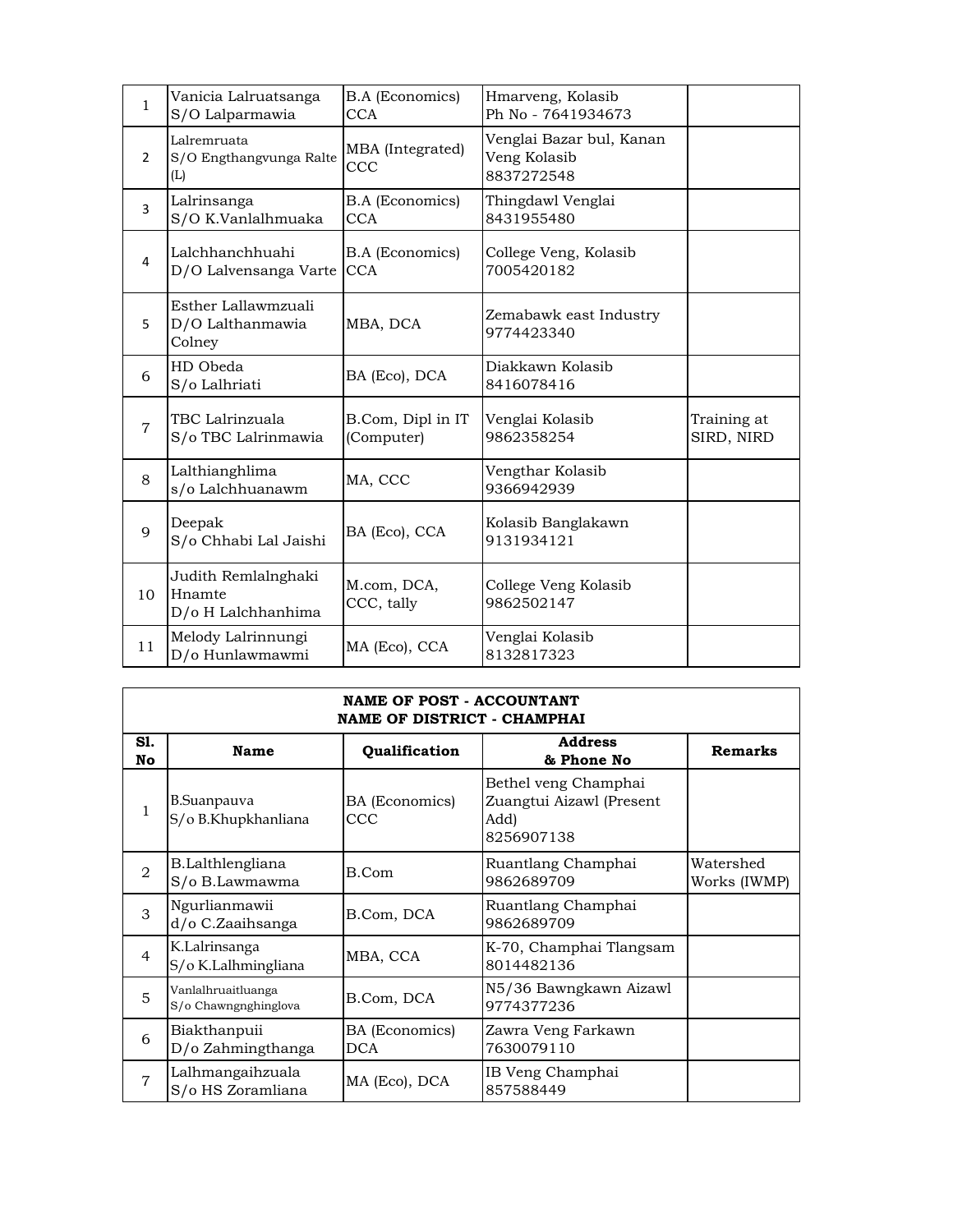|                | <b>NAME OF POST - ACCOUNTANT</b><br><b>AIZAWL DISTRICT</b> |                                                                                            |                                                                                 |                |  |
|----------------|------------------------------------------------------------|--------------------------------------------------------------------------------------------|---------------------------------------------------------------------------------|----------------|--|
| S1.<br>No      | <b>Name</b>                                                | Qualification                                                                              | Address &<br><b>Phone No</b>                                                    | <b>Remarks</b> |  |
| $\mathbf{1}$   | R.Lalruatzeli<br>D/O Lalhuala Ralte                        | B.Com, DCA                                                                                 | B-66, Ramhlun North-<br>796012<br>Ph No-9612186062                              |                |  |
| 2              | Hminthasanga Hmar<br>S/O V.Lalhnaiha                       | MA (Economics)<br><b>CCA</b>                                                               | Bawngkawn South Aizawl<br>8575208652                                            |                |  |
| 3              | Remruatfela<br>S/O Kaplianhranga                           | M.A, CCA                                                                                   | Mualkawi Champhai<br>7627998953                                                 |                |  |
| 4              | Malsawmtluangi<br>D/O R.Lalchhuanvawra                     | B.Com, CCC,<br>Accounting with<br>Tally                                                    | A-22 Khatla Aizawl<br>9774385101                                                |                |  |
| 5              | Lalrindiki Renthlei<br>D/O Thangkhuma                      | M.Com<br>Microsoft Office<br>Specialist for<br>Office Exel                                 | H.No. D-9/A, Chanmari<br>Aizawl<br>9774694142                                   |                |  |
| 6              | James Joyce<br>Laltlansanga<br>S/O Lalramenga              | B.Com, Advance<br>Diploma in<br>computer<br>Application<br>Accounting &<br>Oublishing, CCA | H/No-141 Pawlrang,<br>saitual<br>H/No - B-50/1A Ramthar<br>Aizawl<br>9612669930 |                |  |
| $\overline{7}$ | Debbie Lalmuanawmi<br>Ramthianghlima (L)                   | M.Com, DCA                                                                                 | Chhinga veng, Aizawl<br>8258953609                                              |                |  |
| 8              | Lalrindiki<br>D/O Seingama                                 | M.Com,<br>Certificate in Tally, Road<br>CCA                                                | M-229, ITI Veng, Mualpui<br>8787355872                                          |                |  |
| 9              | Lalhmangaihi<br>D/O Lalremruata                            | M.Com, CCA                                                                                 | Chaltlang Venglai, Aizawl<br>7005130626                                         |                |  |
| 10             | K.Lalramnghaka<br>K.Lalrinliana                            | MBA (Finance),<br>Mphil                                                                    | C-113-C Tuikual North,<br>Aizawl<br>8256981055                                  |                |  |
| 11             | Zonunpuia<br>S/O Lalnithanga                               | B.Com                                                                                      | Sakawrtuichhun, Aizawl<br>8416076966                                            |                |  |
| 12             | K.Lalremliani<br>D/O K.Laldingliana                        | M.Com, CCA                                                                                 | Tuikual North C-59<br>9862324102                                                |                |  |
| 13             | Lalnunsanga Tlau<br>S/O T.Saikunga                         | B.Com, DCA                                                                                 | B/61 Mac Donald Hill<br>Zarkawt<br>9774154788                                   |                |  |
| 14             | Vanlalruati<br>d/O Zosangzuala (L)                         | M.Com CCA                                                                                  | Bethlehem Vengthlang H/N<br>$-R2-83$<br>8575184896                              |                |  |
| 15             | Zomuanpuia<br>S/O Lalnunsanga (L)                          | MBA (Finance),<br><b>DCA</b>                                                               | C/124 Camp Area,<br>Thingsulthliah<br>9366040132                                |                |  |
| 16             | C.Lalhriatpuii<br>D/o Lalremruati                          | B.Com, CCA                                                                                 | Ramhlun North Industry<br>Mual Aizawl 8729868220                                |                |  |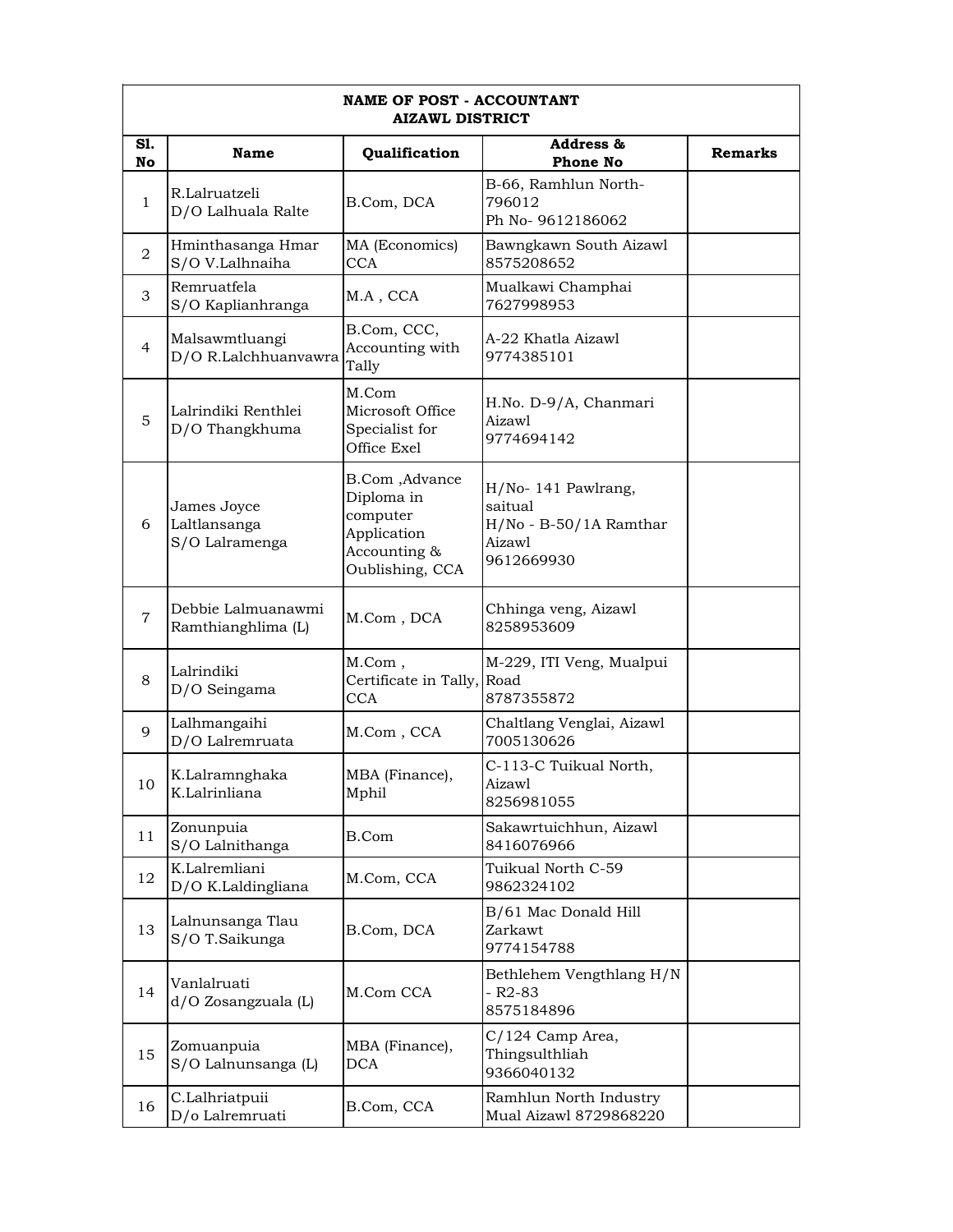| 17 | Mary Laldinmawii<br>D/o H.Sangchema           | MA (Eco), DCA                              | M-83/1, Luangmual<br>Venglai Aizawl 9862844656              |                                              |
|----|-----------------------------------------------|--------------------------------------------|-------------------------------------------------------------|----------------------------------------------|
| 18 | Lalnunfela Sailo<br>S/o Sailianpuia Sailo     | PG, CCC                                    | Tlungvel Vengthar<br>7767031955                             |                                              |
| 19 | K.Vanlalchhanhimi<br>D/O<br>K.Khawlchungnunga | M.com, CCC                                 | 2/45 KRS Bulding<br>Kulikawn Aizawl<br>9654931974           |                                              |
| 20 | Lalsangpuii<br>D/o James<br>Lalsangzuala      | MA (Eco), DCA                              | Biate Khawthar veng<br>(Edenthar Aizawl)<br>8974179273      |                                              |
| 21 | Lalawmpuii<br>D/o Laldinliana<br>Pachuau      | M.Sc, CCC                                  | Bungkawn Vengthar A-7/2<br>Aizawl 8258029224                |                                              |
| 22 | Lalhruaitluanga<br>S/o Lalremruata            | M.Com, CCA                                 | D/152 Diakkawn Kolasib<br>8575521473                        | M&E Assistant<br>cum<br>Accountant<br>(ZDRB) |
| 23 | JH Laltlanhlui<br>D/o JH Sangkhuma            | MA (Eco)                                   | Chaltlang Ruam veng<br>Aizawl 8787302651                    |                                              |
| 24 | Laltlanzovi<br>D/o T Malsawma                 | B.Com, CCA, CCC, vaivakawn Aizawl<br>Tally | 8257904243                                                  |                                              |
| 25 | Lalruatfeli<br>S/o K Lalrintluanga            | BA(Eco), CCA                               | Tuikual North 8794766123                                    |                                              |
| 26 | Zothansanga<br>S/o F Daniela                  | Intermediate                               | B.A (Eco), CCC,CA T-53 Tuikhuahtlang, Aizawl<br>84203569922 | 2 yrs 6 months                               |
| 27 | Evelyn Lalmuanpuii<br>D/o Lalmuankima         | MBA, DCA                                   | Tlangnuam Aizawl<br>8310103208                              |                                              |
| 28 | Isak Lalrinnunga<br>S/o H Lalrokima           | BA (Eco), DCA                              | Hualngohmun 7005776041                                      |                                              |
| 29 | C.Lalhruaipuia<br>S/o C Lalthanzuala (L)      | MA, DCA                                    | Bethlehem Veng Aizawl<br>9856404392                         |                                              |
| 30 | PC Vanlalhruaitluangi<br>D/o PC Lalbiakzauva  | MA< CCA                                    | Tukual S Aizawl<br>9615229195                               |                                              |
| 31 | Lalrinzuali<br>D/o Lalbiakkimi                | M.Com, CCC                                 | Luangmual Aizawl<br>9612109128                              | Accountant<br>(CK Cars)                      |
| 32 | Lalrorela<br>S/o Lalchhanhimi                 | M.Com, DCA                                 | Kepran 9862382818                                           |                                              |
| 33 | Zodinsanga<br>S/o Zoramthara                  | B.Com, CCC                                 | Nursery Aizawl 8257936346                                   |                                              |
| 34 | Zonunsangi<br>D/o T Zoramthanga               | B.Com, Financial<br>accounting wih<br>Taly | Armed Veng Aizawl<br>9612056229                             |                                              |
| 35 | Belinda Lalnunsangi<br>D/o F Lalchhuanawma    | BBA, CCA                                   | Govt Complex Aizawl<br>9612210269                           |                                              |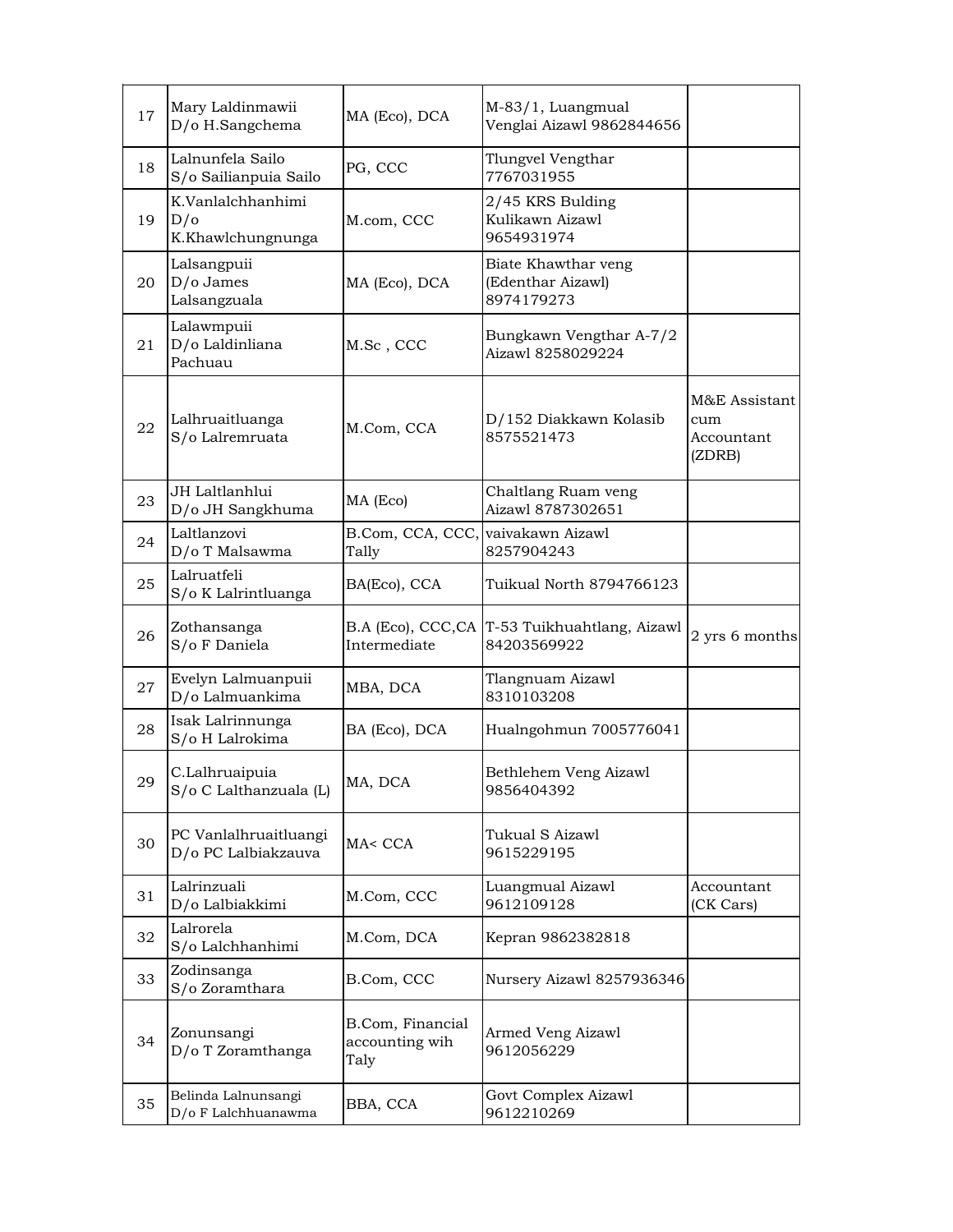| 36 | Vincent Lalchhuanawma<br>S/o Zoramsanga (L) | M.Com, CCA | Dinthar II Aizawl<br>7005836023       | Accountant<br>(NTEP) |
|----|---------------------------------------------|------------|---------------------------------------|----------------------|
| 37 | Jeremy Sapkhuma<br>S/o Rothangzuala         |            | B.Com, DCA, CCC Lower Chanmari Aizawl |                      |

| <b>NAME OF POST - ACCOUNTANT</b><br><b>NAME OF DISTRICT - SAITUAL</b> |                                    |               |                                                           |                                |  |
|-----------------------------------------------------------------------|------------------------------------|---------------|-----------------------------------------------------------|--------------------------------|--|
| S1.<br>No                                                             | Name                               | Qualification | <b>Address</b><br>& Phone No                              | Remarks                        |  |
|                                                                       | Lalthanmawia<br>S/O Manliana       | MBA, CCC      | Ngopa Chhimveng, Saitual<br><b>District</b><br>8119964573 |                                |  |
| $\overline{2}$                                                        | Vanlalawmpuia<br>s/o Lalthenlova   | M.Com, DCA    | Ramhlun S Aizawl<br>9863087150                            | 5 yrs<br>Accountant<br>(NEREF) |  |
| 3                                                                     | Lalhmunsiama<br>S/o Thuamkhuma     | BA (Eco), DCA | Keifang saitual 9774122635                                |                                |  |
| $\overline{a}$                                                        | S.Zamthansanga<br>s/o S.Paukhanlal | B.Com, DCA    | Mimbung<br>Ramhlun North<br>7005835845                    |                                |  |

## **NAME OF POST - ACCOUNTANT NAME OF DISTRICT - SIAHA**

| S1.<br>No      | Name                                                   | Qualification                 | <b>Address &amp; Phone No</b>          | <b>Remarks</b> |
|----------------|--------------------------------------------------------|-------------------------------|----------------------------------------|----------------|
| 1              | B.Beirakhochhi<br>S/O B.Lalchia                        | MA (Economics),<br><b>DCA</b> | B-83 Chhaolo, Siaha<br>7005753411      |                |
| 2              | S.Johan Wesley<br>S/O S.Phili                          | B.Com, CCC,<br>ADCA           | Meisatla, Siaha<br>8368939034          |                |
| 3              | Beinody<br>D/O S.Biakhai                               | B.Com, CCC                    | Kiasie, Tipa Block Siaha<br>9383178787 |                |
| $\overline{4}$ | K.Theresa<br>D/o K Rahi                                | MA, DCA                       | Vengpui III Siaha<br>8974674630        |                |
| 5              | LS Jonathan<br>Vanlalhmuakliana<br>S/o Rev WL Thanghre | M.B.A. BCA                    | New Siaha 9862889818                   |                |

| NAME OF POST - ACCOUNTANT<br>NAME OF DISTRICT - LUNGLEI |                                      |                      |                               |                |  |
|---------------------------------------------------------|--------------------------------------|----------------------|-------------------------------|----------------|--|
| S1.<br>No                                               | Name                                 | <b>Oualification</b> | <b>Address &amp; Phone No</b> | <b>Remarks</b> |  |
|                                                         | R.Vanlalremruati<br>D/O R.Vanlaldika | M.Com, CCC           | Zotlang Lunglei<br>7085362291 |                |  |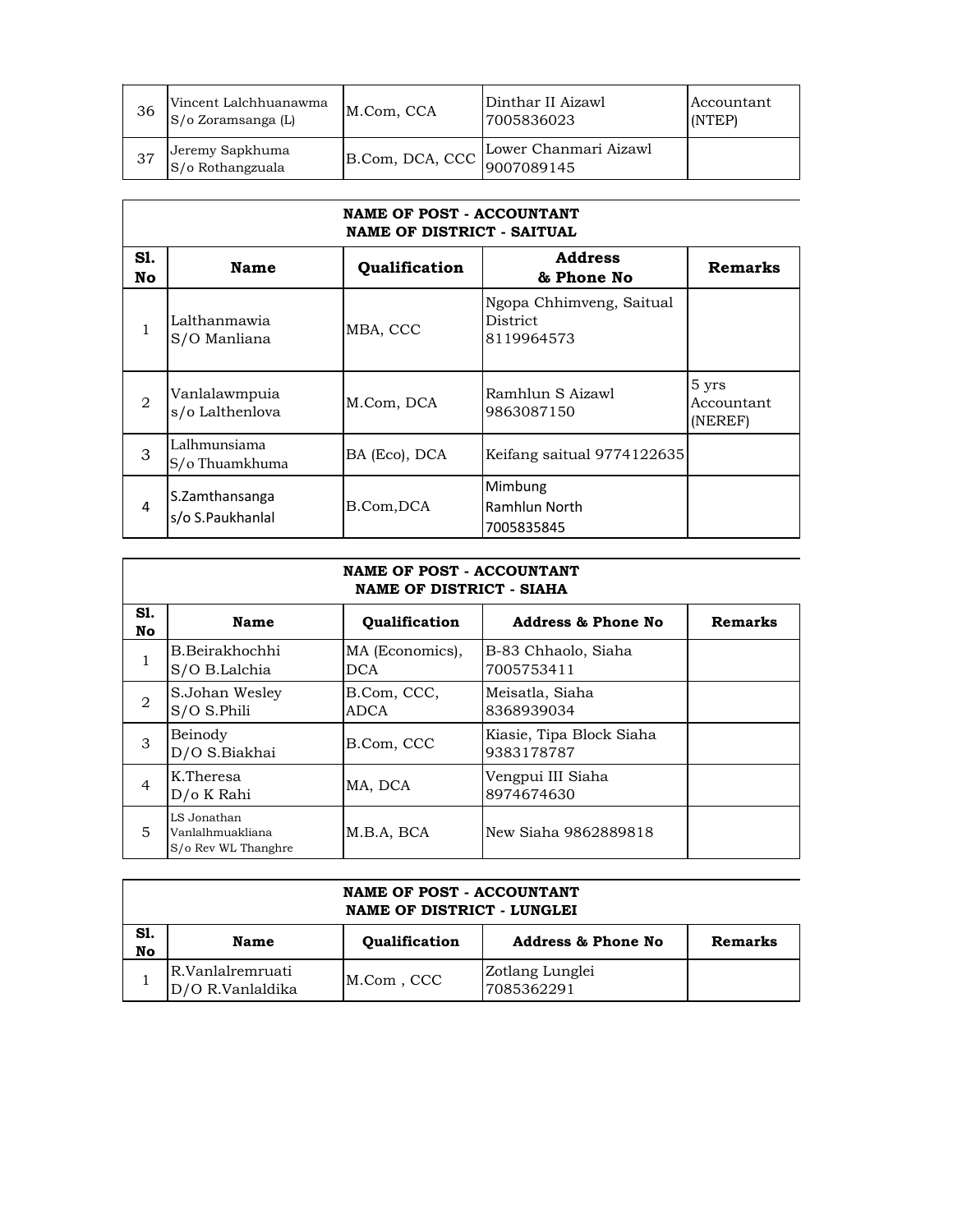| $\mathcal{D}_{\mathcal{L}}$ | M.C Lalthazuala<br>S/o MC Vanlalnghaka                           | B.Com         | Chanmari III Lunglei<br>7005749233           | $10$ yrs<br>experienced in<br>watershed<br>management<br>under<br>(PMKSY) WDC     |
|-----------------------------|------------------------------------------------------------------|---------------|----------------------------------------------|-----------------------------------------------------------------------------------|
| 3                           | J.Lalrintluangi<br>S/o J Lalzauva (L)                            | MA (Eco), CCA | $H/N$ K-26, Bazar veng<br>Lunglei 9862771907 | PE at Zila<br>Sainik Welfare<br>&<br>Resettlement<br>Office Lunglei<br>since 2014 |
| $\overline{4}$              | ElizabethLalhriatpuii<br>D/o C Vanlalpuia                        | MA (Eco), DCA | Zobawk Vengthar Lunglei<br>7308672990        |                                                                                   |
| 5                           | Lalhmunmawia Chawngthu<br>S/o Chawnghmingthanga<br>Chawngthu (L) | B.Com, CCC    | Mualte Electric Veng<br>Lunglei 7005190267   |                                                                                   |
| 6                           | H.Vanlalsiami<br>D/o H Lalbiakthanga                             | M.Com, DCA    | Zotlang Lunglei<br>8974606726                |                                                                                   |
| $\overline{7}$              | K.Lalremruata<br>S/o K Hmingthanzuala                            | M.Com         | Chaltlang Lily<br>Veng7630070074             |                                                                                   |
| 8                           | Vanlalawmpuia<br>S/o Lalbiakzauva (L)                            | BA            | Tlabung Lunglei<br>8730966429                |                                                                                   |

| NAME OF POST - ACCOUNTANT<br>NAME OF DISTRICT - LAWNGTLAI |                                          |                               |                                                                                                     |                                                                            |  |
|-----------------------------------------------------------|------------------------------------------|-------------------------------|-----------------------------------------------------------------------------------------------------|----------------------------------------------------------------------------|--|
| S1.<br>No                                                 | Name                                     | Qualification                 | <b>Address &amp; Phone No</b>                                                                       | <b>Remarks</b>                                                             |  |
| 1                                                         | Zirkima Bawitlung<br>S/O B.Lalthangliana | MA (Economics),<br><b>CCC</b> | $H/No. 61$ Mualveng,<br>Bualpui (NG) Lawngtlai<br>D-11 Tuikual N Aizawl (Pre.<br>Add)<br>8131988170 | <b>District</b><br>Accounts<br>Manager<br>(RCH)<br>CMO Office<br>Lawngtlai |  |
| $\mathcal{P}$                                             | Spurgeon Hauheng                         | M.Com, CCC                    | College Veng, lawngtlai<br>9366628936                                                               |                                                                            |  |
| 3                                                         | Robert K Lalnuntluanga<br>s/o Hmingkhuma | B.Com, CCC                    | Loawngtlai Electric veng<br>8131067929                                                              |                                                                            |  |
| 4                                                         | David Vanlalmawia<br>S/o J.Kamlova       | B.Com, CCC                    | College Veng, lawngtlai<br>9612310478                                                               |                                                                            |  |
| 5                                                         | J.Vanlalsawma<br>S/o J Tialkunga         | M.B.A, DCA                    | Lawngtlai Vengpui<br>9612075241                                                                     | Teacher, BDM,<br>Accountant                                                |  |

| NAME OF POST - ACCOUNTANT    |  |
|------------------------------|--|
| NAME OF DISTRICT - HNAHTHIAL |  |